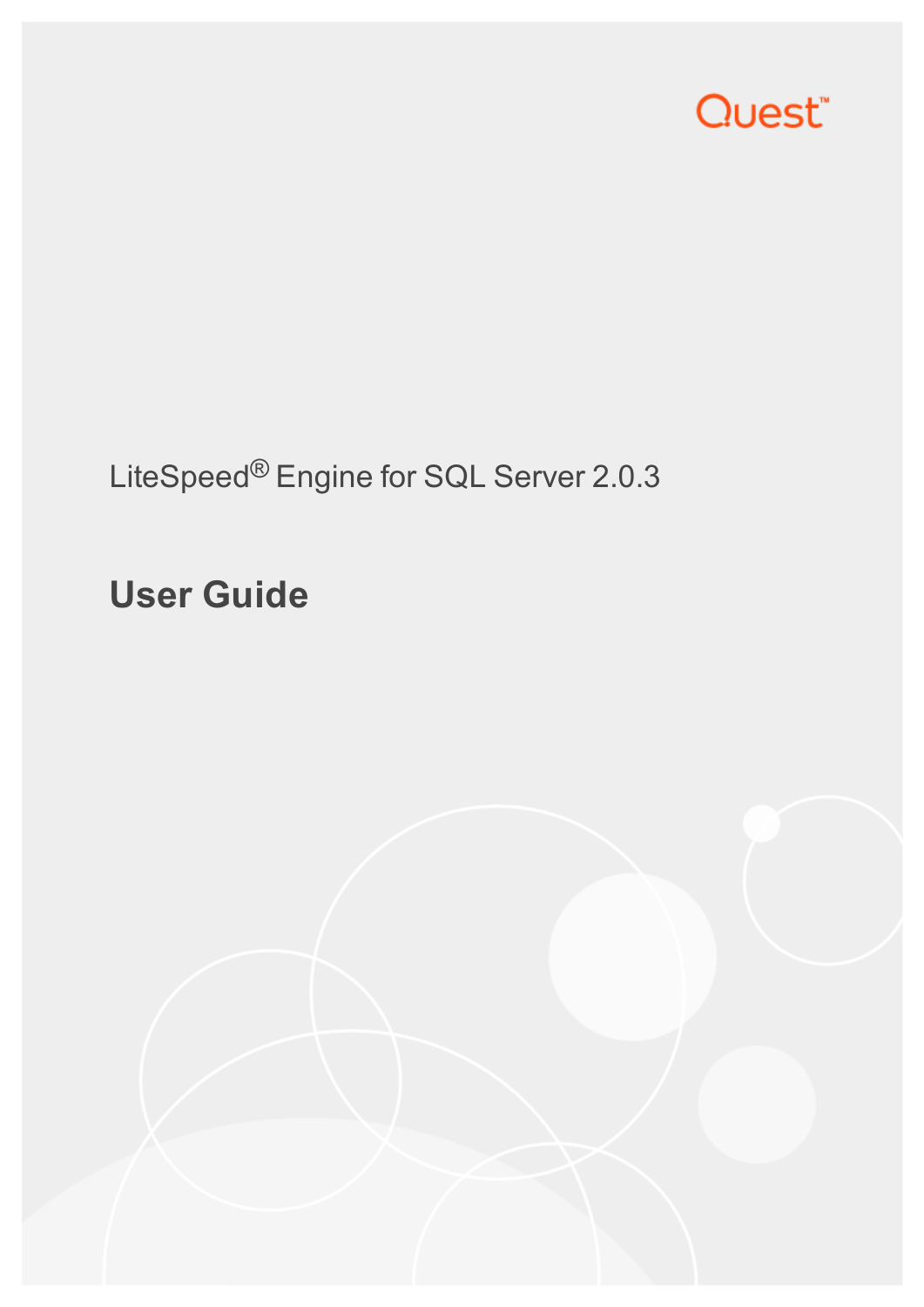#### **Copyright 2017 Quest Software Inc. ALL RIGHTS RESERVED.**

This guide contains proprietary information protected by copyright. The software described in this guide is furnished under a software license or nondisclosure agreement. This software may be used or copied only in accordance with the terms of the applicable agreement. No part of this guide may be reproduced or transmitted in any form or by any means, electronic or mechanical, including photocopying and recording for any purpose other than the purchaser's personal use without the written permission of Quest Software Inc.

The information in this document is provided in connection with Quest Software products. No license, express or implied, by estoppel or otherwise, to any intellectual property right is granted by this document or in connection with the sale of Quest Software products. EXCEPT AS SET FORTH IN THE TERMS AND CONDITIONS AS SPECIFIED IN THE LICENSE AGREEMENT FOR THIS PRODUCT, QUEST SOFTWARE ASSUMES NO LIABILITY WHATSOEVER AND DISCLAIMS ANY EXPRESS, IMPLIED OR STATUTORY WARRANTY RELATING TO ITS PRODUCTS INCLUDING, BUT NOT LIMITED TO, THE IMPLIED WARRANTY OF MERCHANTABILITY, FITNESS FOR A PARTICULAR PURPOSE, OR NON-INFRINGEMENT. IN NO EVENT SHALL QUEST SOFTWARE BE LIABLE FOR ANY DIRECT, INDIRECT, CONSEQUENTIAL, PUNITIVE, SPECIAL OR INCIDENTAL DAMAGES (INCLUDING, WITHOUT LIMITATION, DAMAGES FOR LOSS OF PROFITS, BUSINESS INTERRUPTION OR LOSS OF INFORMATION) ARISING OUT OF THE USE OR INABILITY TO USE THIS DOCUMENT, EVEN IF QUEST SOFTWARE HAS BEEN ADVISED OF THE POSSIBILITY OF SUCH DAMAGES. Quest Software makes no representations or warranties with respect to the accuracy or completeness of the contents of this document and reserves the right to make changes to specifications and product descriptions at any time without notice. Quest Software does not make any commitment to update the information contained in this document.

If you have any questions regarding your potential use of this material, contact:

Quest Software Inc.

Attn: LEGAL Dept

4 Polaris Way

Aliso Viejo, CA 92656

Refer to our Web site (www.quest.com) for regional and international office information.

#### **Patents**

Quest Software is proud of our advanced technology. Patents and pending patents may apply to this product. For the most current information about applicable patents for this product, please visit our website at [www.quest.com/legal](http://www.quest.com/legal).

#### **Trademarks**

Quest, Toad, Toad World, LiteSpeed and the Quest logo are trademarks and registered trademarks of Quest Software Inc. For a complete list of Quest marks, visit www.quest.com/legal. All other trademarks and registered trademarks are property of their respective owners.

#### **Legend**

- **WARNING: A WARNING icon indicates a potential for property damage, personal injury, or death.**
- Ţ **CAUTION: A CAUTION icon indicates potential damage to hardware or loss of data if instructions are not followed.**
- i **IMPORTANT**, **NOTE**, **TIP**, **MOBILE**, or **VIDEO:** An information icon indicates supporting information.

LiteSpeed Engine User Guide Updated - January 2017 Version - 2.0.3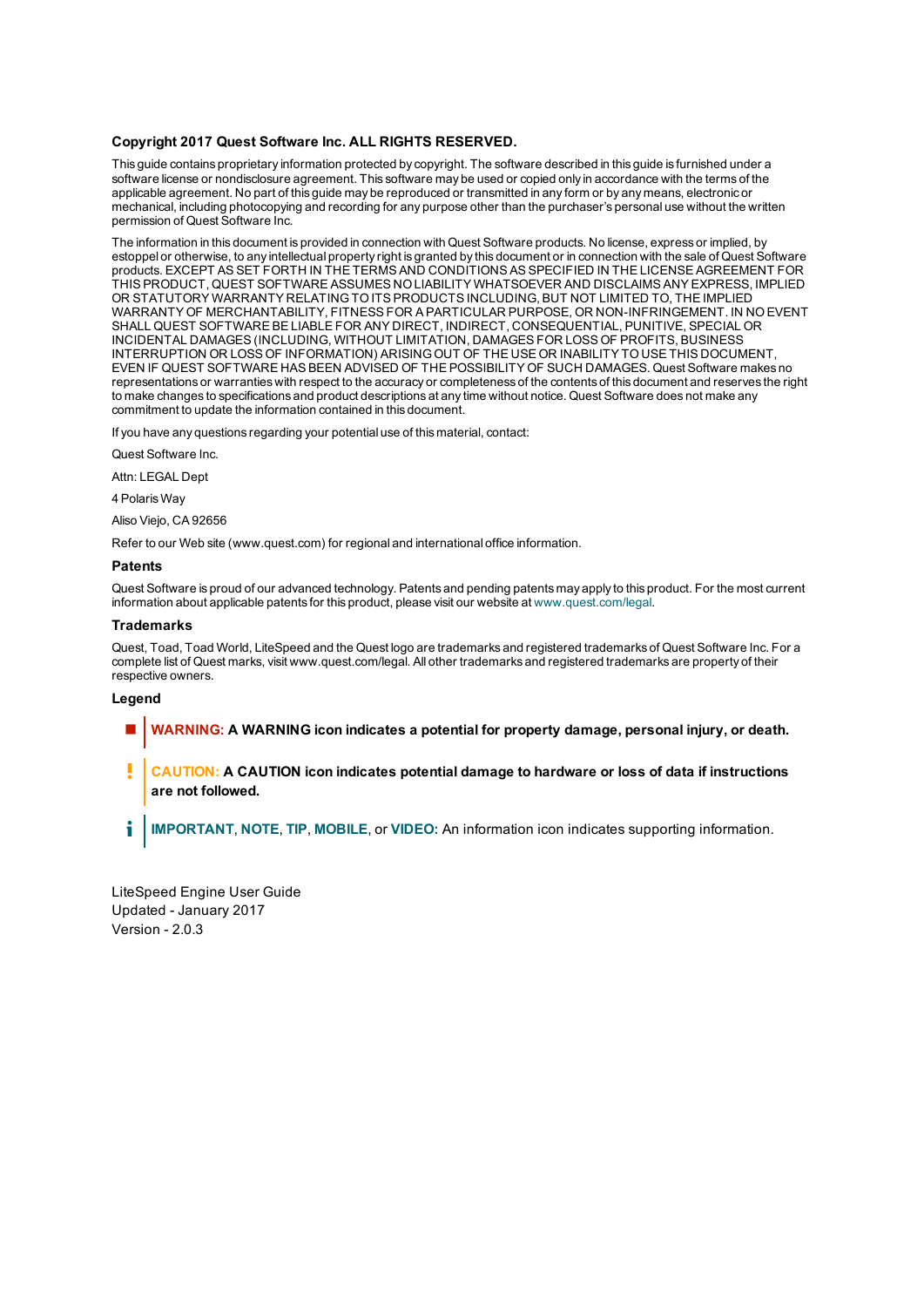### **Contents**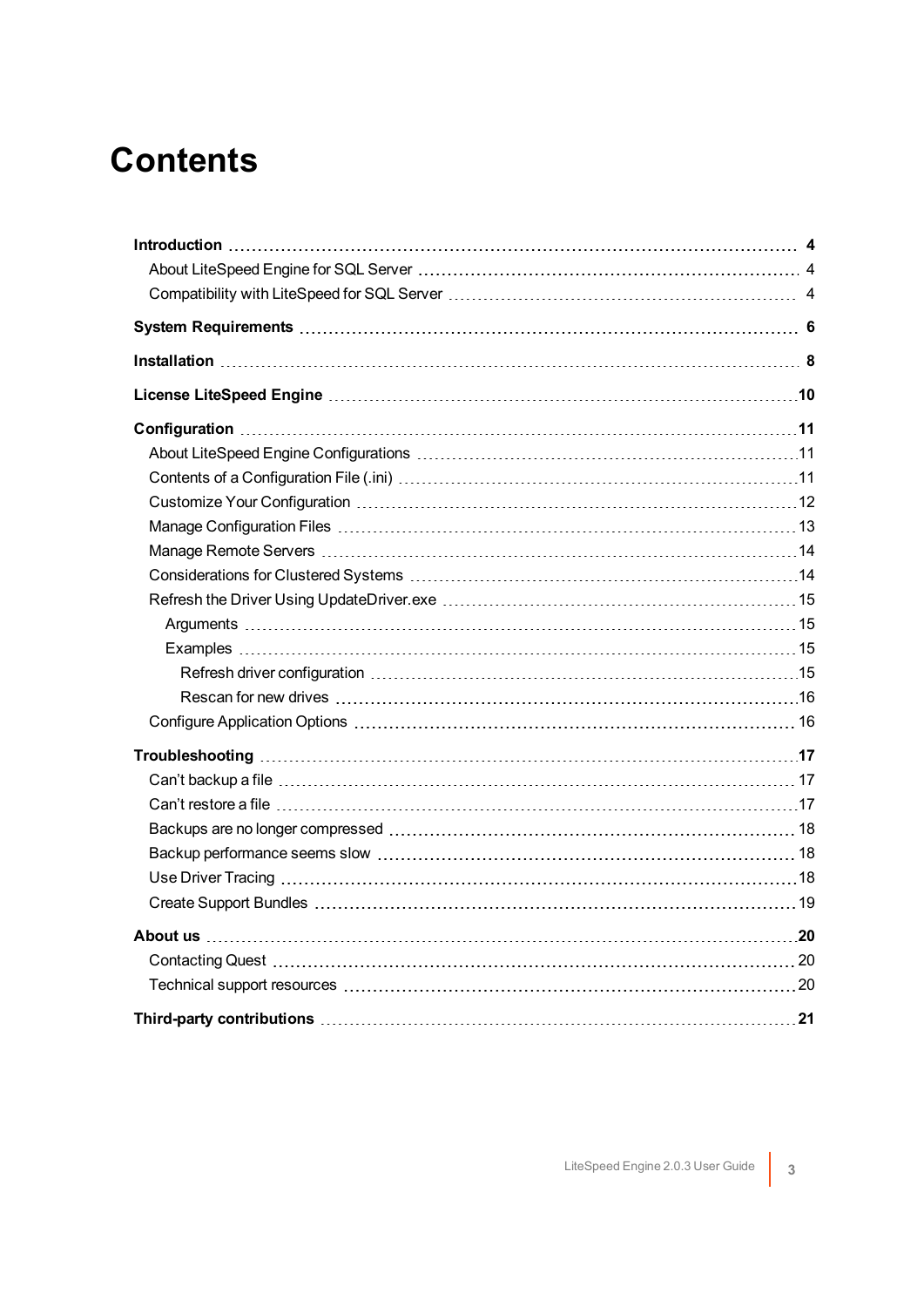### **1**

## **Introduction**

### <span id="page-3-1"></span><span id="page-3-0"></span>**About LiteSpeed Engine for SQL Server**

LiteSpeed® Engine for SQL Server allows for seamless data compression and encryption without having to modify existing SQL scripts.

The LiteSpeed Engine solution consists of two parts, which are both installed by default:

<sup>l</sup> **File driver component**—This does the actual work of compressing and optionally encrypting your SQL Server database backups. It works by intercepting the backup file stream and compressing the results before reaching the actual physical disk. If restoring a database, the operation is reversed, the file stream is decompressed before reaching SQL Server.

With each backup, LiteSpeed Engine generates an .lsi file in the same directory as the SQL Server backup file. It has the same name as the backup file, but is appended with the .lsi file extension. This file is used to map backup information and optimize restore times. If it is deleted or otherwise unavailable at the time of restore, the file will be regenerated using information contained within the backup file.

<sup>l</sup> **Configuration Editor**—This is a UI application that, among other things, allows you to determine what SQL Server backup files (based on their extension) are going to be compressed and/or encrypted.

Once installed and configured, the driver will work transparently in the background, compressing and decompressing and optionally encrypting and de-encrypting your SQL Server backups and restores.

### <span id="page-3-2"></span>**Compatibility with LiteSpeed for SQL Server**

<span id="page-3-3"></span>LiteSpeed Engine for SQL Server is a complementary technology to LiteSpeed for SQL Server (LiteSpeed). By providing LiteSpeed's compression and encryption functionality in a driver based solution, you can continue using native or third party backup tools, while getting the full advantage and flexibility of LiteSpeed's time and space saving features.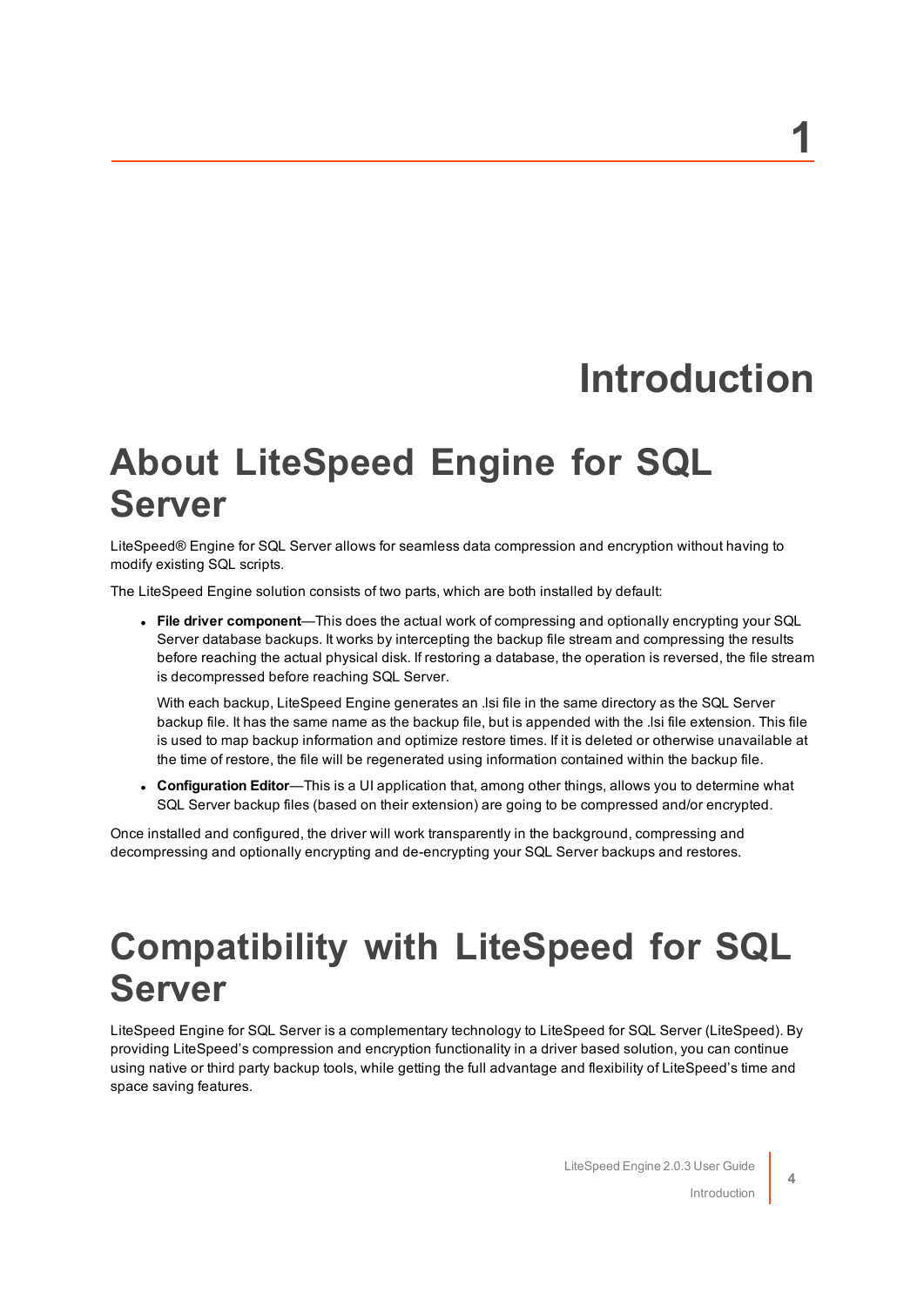LiteSpeed for SQL Server is a fast and flexible backup and recovery solution that allows database administrators to easily maintain complete control over the backup and recovery process. LiteSpeed's lowimpact, high-performance compression and encryption technology helps reduce storage costs and protect data, while maintaining a high level of recoverability.

<span id="page-4-0"></span>A LiteSpeed Engine backup can be restored with either LiteSpeed or LiteSpeed Engine.

The following table compares the different versions of LiteSpeed for SQL Server compatible with LiteSpeed Engine:

| <b>Feature</b>                                                                                         | LiteSpeed 5.2 | LiteSpeed 6.0 | LiteSpeed 6.1 and<br>higher |
|--------------------------------------------------------------------------------------------------------|---------------|---------------|-----------------------------|
| Can restore backups created with<br>LiteSpeed Engine 1.1.                                              | Yes.          | Yes           | Yes                         |
| Can restore backups created with<br>LiteSpeed Engine 2.0.                                              | No.           | Yes*          | <b>Yes</b>                  |
| Can create backups that are<br>restorable by LiteSpeed Engine 2.0.                                     | No.           | No.           | Yes**                       |
| (This functionality may be useful for<br>environments, which only have<br>LiteSpeed Engine installed.) |               |               |                             |

\*—May be not restorable, if encryption options were changed for appended backups.

\*\*—If a backup is created using the new @LSECompatible (xp) and --LSECompatible (command-line) parameters implemented in LiteSpeed. See the LiteSpeed 6.x online help for more information. Also, an appended backup is restorable, but the previous backups become invisible.

**NOTE:** Forward compatibility is not supported.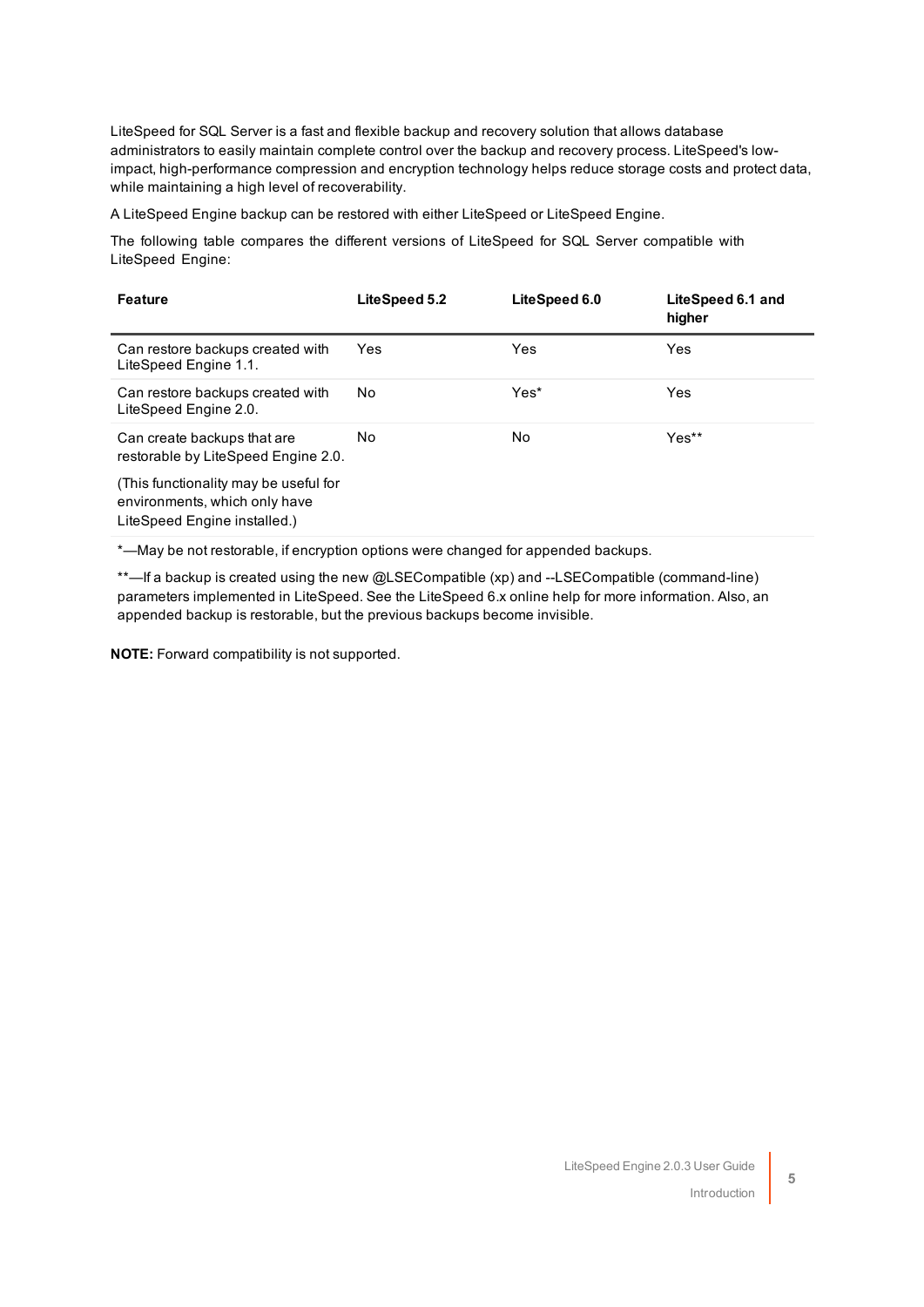## **System Requirements**

<span id="page-5-1"></span><span id="page-5-0"></span>Before installing LiteSpeed Engine for SQL Server, ensure your system meets the following minimum hardware requirements:

| Processor               | Follow the recommendations for the SQL Server version used.                                  |
|-------------------------|----------------------------------------------------------------------------------------------|
| Disk Space              | 25 MB of disk space for installation.                                                        |
|                         | <b>NOTE:</b> The disk space required may vary based on options selected during installation. |
| Memory                  | Follow the recommendations for the SQL Server version used.                                  |
|                         | <b>NOTE:</b> The memory required for SQL Server may vary based on the following:             |
|                         | • Applications that are running on your system                                               |
|                         | • Size and complexity of the database                                                        |
|                         | • Amount of database activity                                                                |
|                         | • Number of concurrent users accessing the database                                          |
| Monitor &<br>Resolution | SVGA with a minimum resolution of 1024x768.                                                  |

<span id="page-5-2"></span>and software requirements:

| Operating<br>System | Microsoft Windows Server 2003 32-bit and 64-bit (x64) (All Service Packs)    |
|---------------------|------------------------------------------------------------------------------|
|                     | Microsoft Windows Server 2003 R2 32-bit and 64-bit (x64) (All Service Packs) |
|                     | Microsoft Windows Server 2008 32-bit and 64-bit (x64) (All Service Packs)    |
|                     | Microsoft Windows Server 2008 R2 64-bit (x64) (All Service Packs)            |
|                     | Microsoft Windows Server 2012 64-bit (x64) (All Service Packs)               |
|                     | Microsoft Windows Server 2012 R2 64-bit (x64) (All Service Packs)            |
|                     | Microsoft Windows XP 32-bit and 64-bit (x64) (All Service Packs)             |
|                     | Microsoft Windows Vista 32-bit and 64-bit (x64) (All Service Packs)          |
|                     | Microsoft Windows 7 32-bit and 64-bit (x64) (All Service Packs)              |
|                     | Microsoft Windows 8 32-bit and 64-bit (x64) (All Service Packs)              |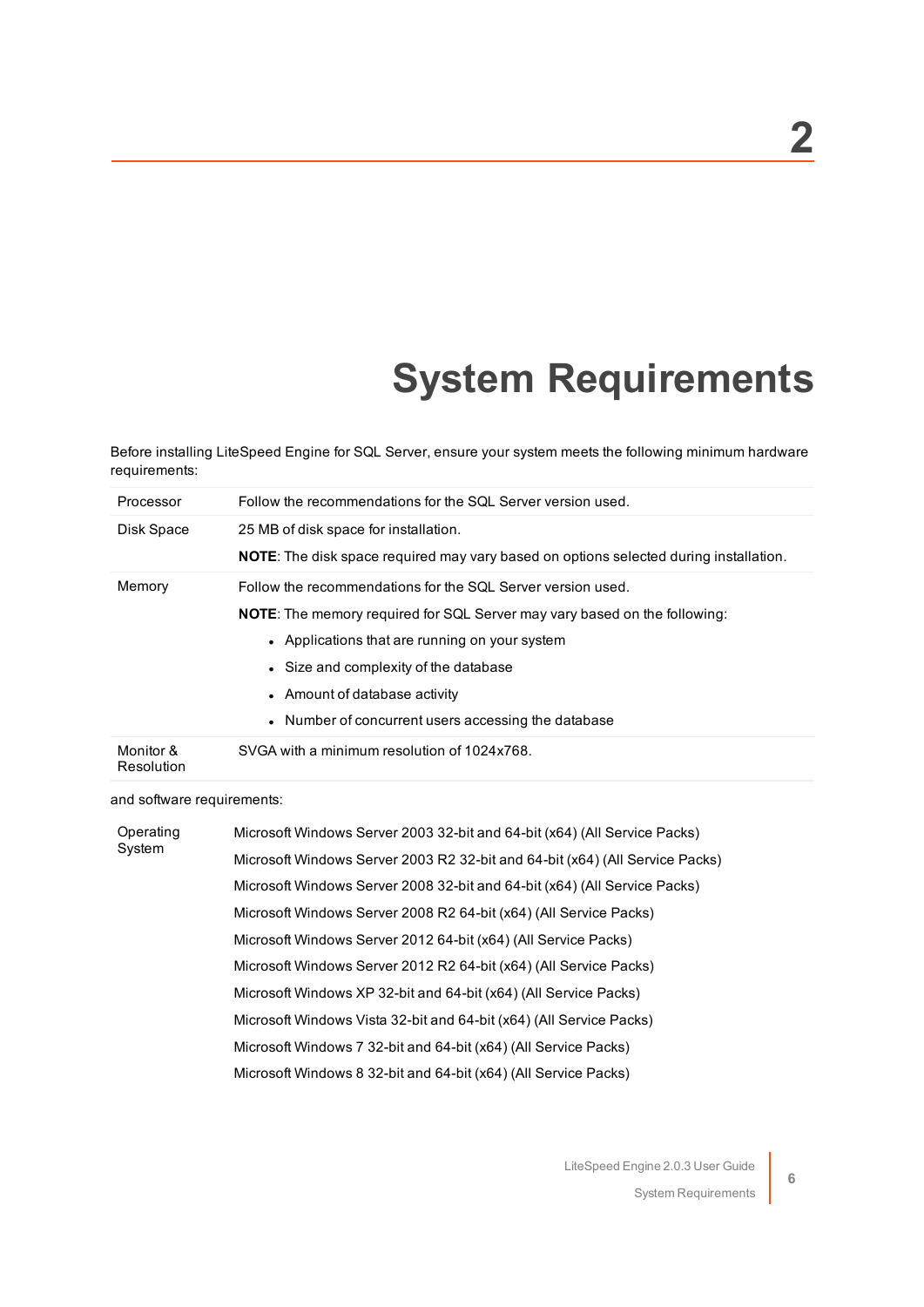|                        | Microsoft Windows 8.1 32-bit and 64-bit (x64) (All Service Packs)                                     |
|------------------------|-------------------------------------------------------------------------------------------------------|
| Database               | SQL Server 2000 32-bit and 64-bit (All Service Packs)                                                 |
| Software               | SQL Server 2005 32-bit and 64-bit (x64) (All Service Packs)                                           |
|                        | SQL Server 2008 32-bit and 64-bit (x64) (All Service Packs)                                           |
|                        | SQL Server 2008 R2 32-bit and 64-bit (x64) (All Service Packs)                                        |
|                        | SQL Server 2012 32-bit and 64-bit (x64) (All Service Packs)                                           |
|                        | SQL Server 2014 32-bit and 64-bit (x64) (All Service Packs)                                           |
| Additional<br>Software | Net Framework 2.0 or above installed before you install the LiteSpeed Engine<br>Configuration Editor. |
|                        | Adobe Reader 8 to view the User quide.                                                                |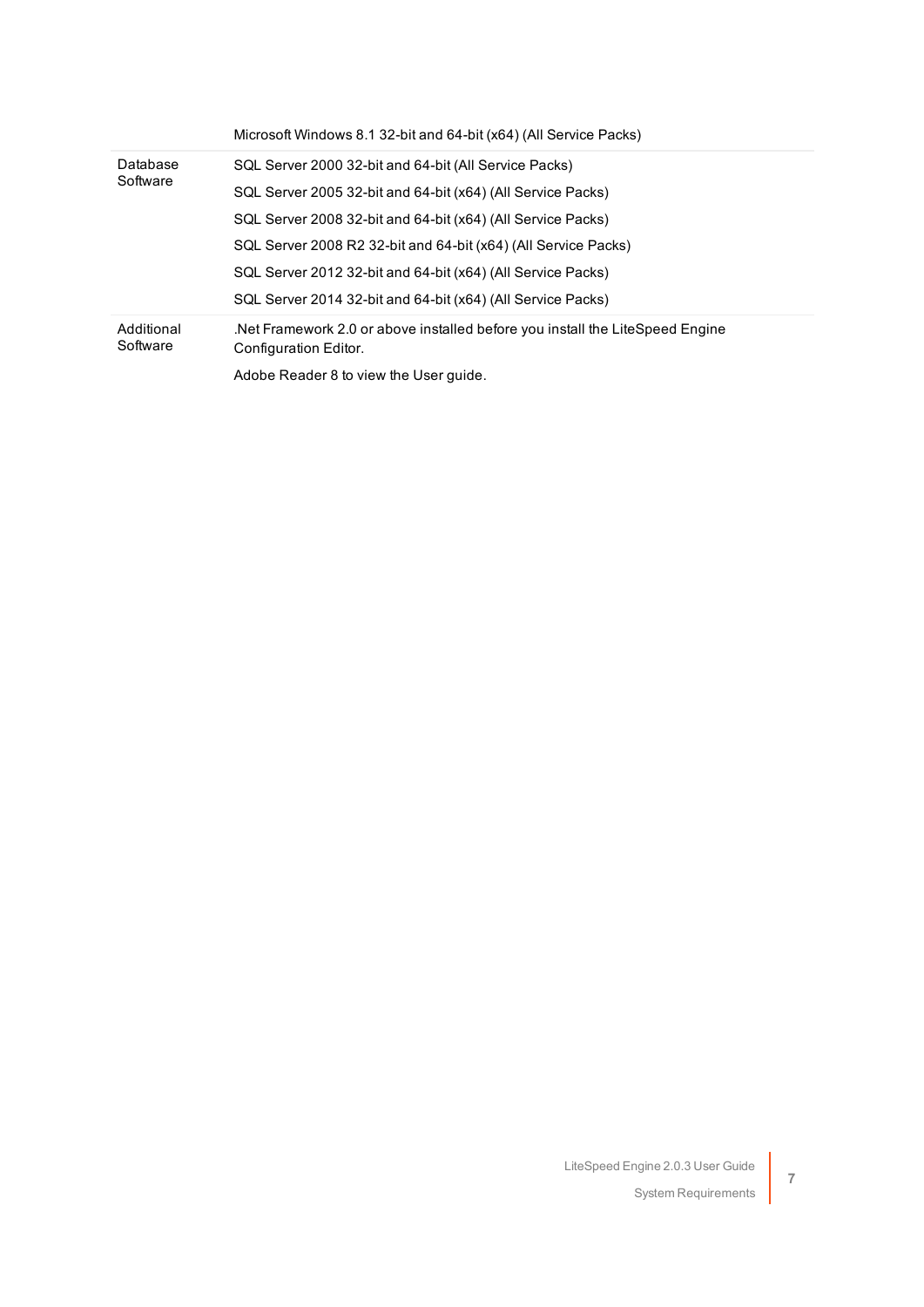## **Installation**

<span id="page-7-3"></span><span id="page-7-0"></span>**NOTE:** The installation and configuration wizard must be run by a user that has administrator and DBA privileges.

Prior to installation you may need to gather the following information:

- Licensing information
- Installation directory for the LiteSpeed Engine Configuration Editor (optional)

#### <span id="page-7-2"></span><span id="page-7-1"></span>*To install LiteSpeed Engine*

Launch the appropriate .msi file and follow the prompts.

**If you are running Windows on... Select...**

| a 32-bit system | LiteSpeedEngineSQLServer.msi     |
|-----------------|----------------------------------|
| a 64-bit system | LiteSpeedEngineSQLServer-x64.msi |

By default, the application files are installed in the *C:\Program Files\Quest Software\LiteSpeed\Engine* directory. The following start menu shortcuts are installed during a complete installation:

- Refresh Driver Configuration—To force the driver to re-read configuration when the configuration file is manually updated.
- Rescan for new Drives—To be able to do compressed backups to the new drives added to your system.
- LiteSpeed Engine Configuration—To specify backup extensions to be monitored and configure compression and encryption options.

**NOTE:** If you do not want, or are unable, to install the .NET Framework on the remote servers, you will not be able to install the LiteSpeed Engine Configuration editor. In this case, select a Custom installation and install only the driver. For more [information,](#page-13-0) see Manage Remote Servers on page 14. on how to configure and update the remote server.

#### <span id="page-7-4"></span>*To upgrade LiteSpeed Engine*

This version of LiteSpeed Engine for SQL Server supports automatic upgrade from versions 1.x and 2.x. Run the LiteSpeed Engine 2.0 installer. It will uninstall the previous version automatically and prompt for a reboot.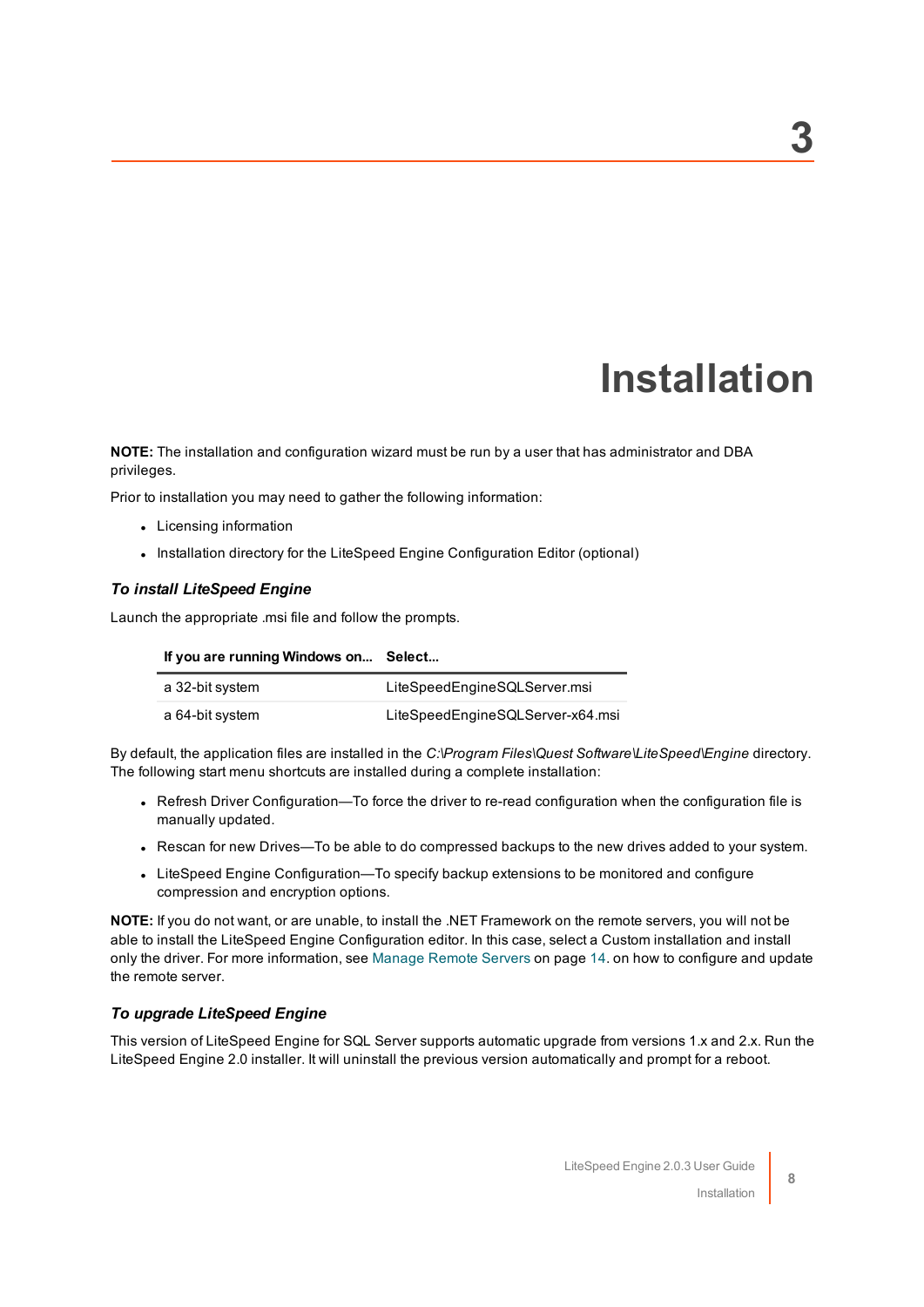Reboot the computer and complete installation. If it does not start back up after rebooting, you should manually run the installer.

### <span id="page-8-0"></span>*To uninstall LiteSpeed Engine*

- 1. Select LiteSpeed Engine for SQL Server from the Add or Remove Programs option in the Control Panel.
- 2. After uninstalling LiteSpeed Engine re-boot the server.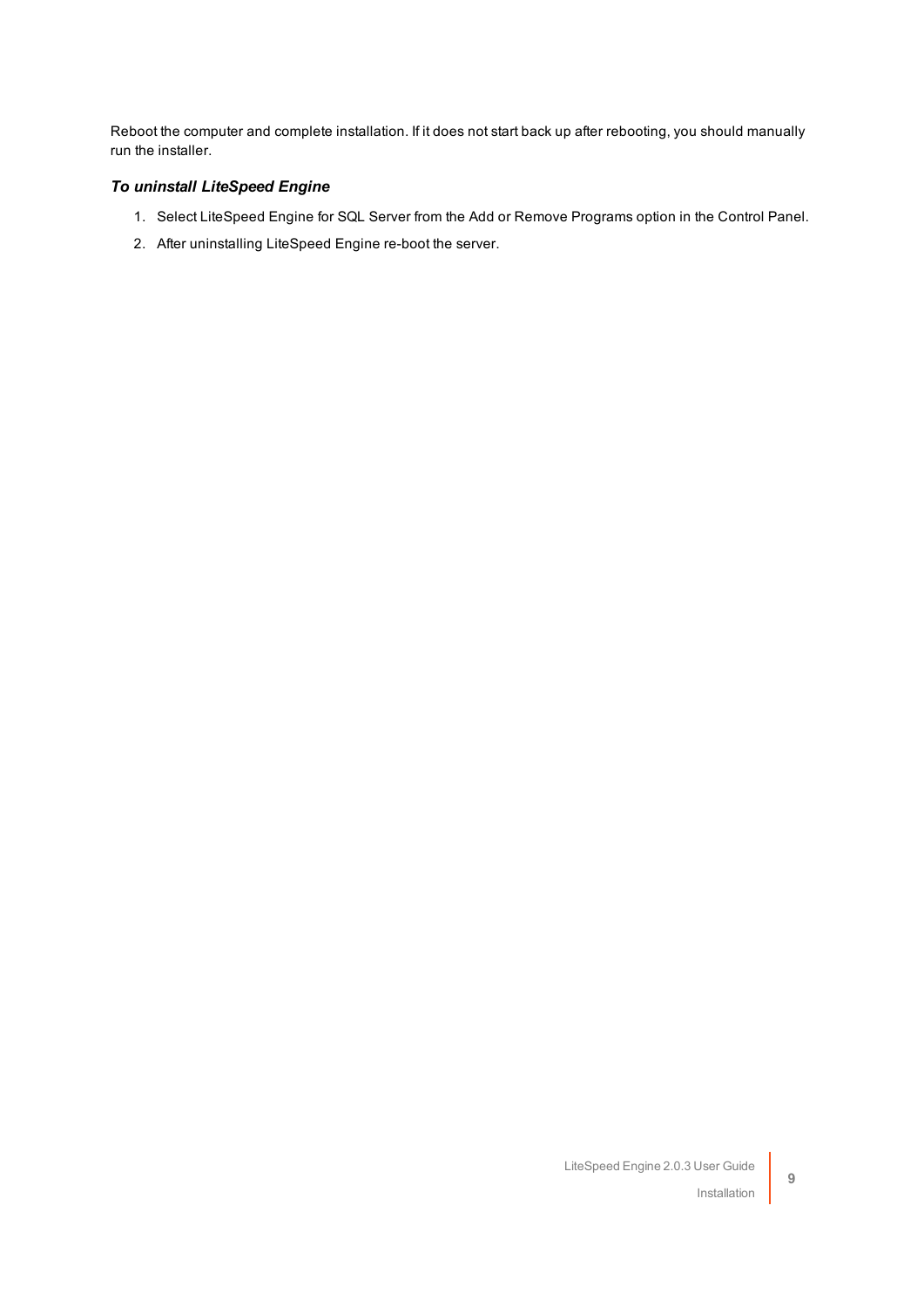## **License LiteSpeed Engine**

<span id="page-9-1"></span><span id="page-9-0"></span>LiteSpeed Engine will work with either a LiteSpeed Engine for SQL Server license or a LiteSpeed for SQL Server Enterprise license. You may view or update licensing information using the **Help | License** option.

#### **NOTES:**

- The license information is case sensitive. Please ensure that your license information is valid and entered accurately.
- . If the current license is expired, LiteSpeed Engine will create an entry in the Window's Event Log. License error messages are only logged once per backup or upon reboot, so you may have to review the Event Log history to locate the message. You can quickly retrieve LiteSpeed Engine related Event Log entries by selecting **Help | Support Bundle** and clicking **View log**.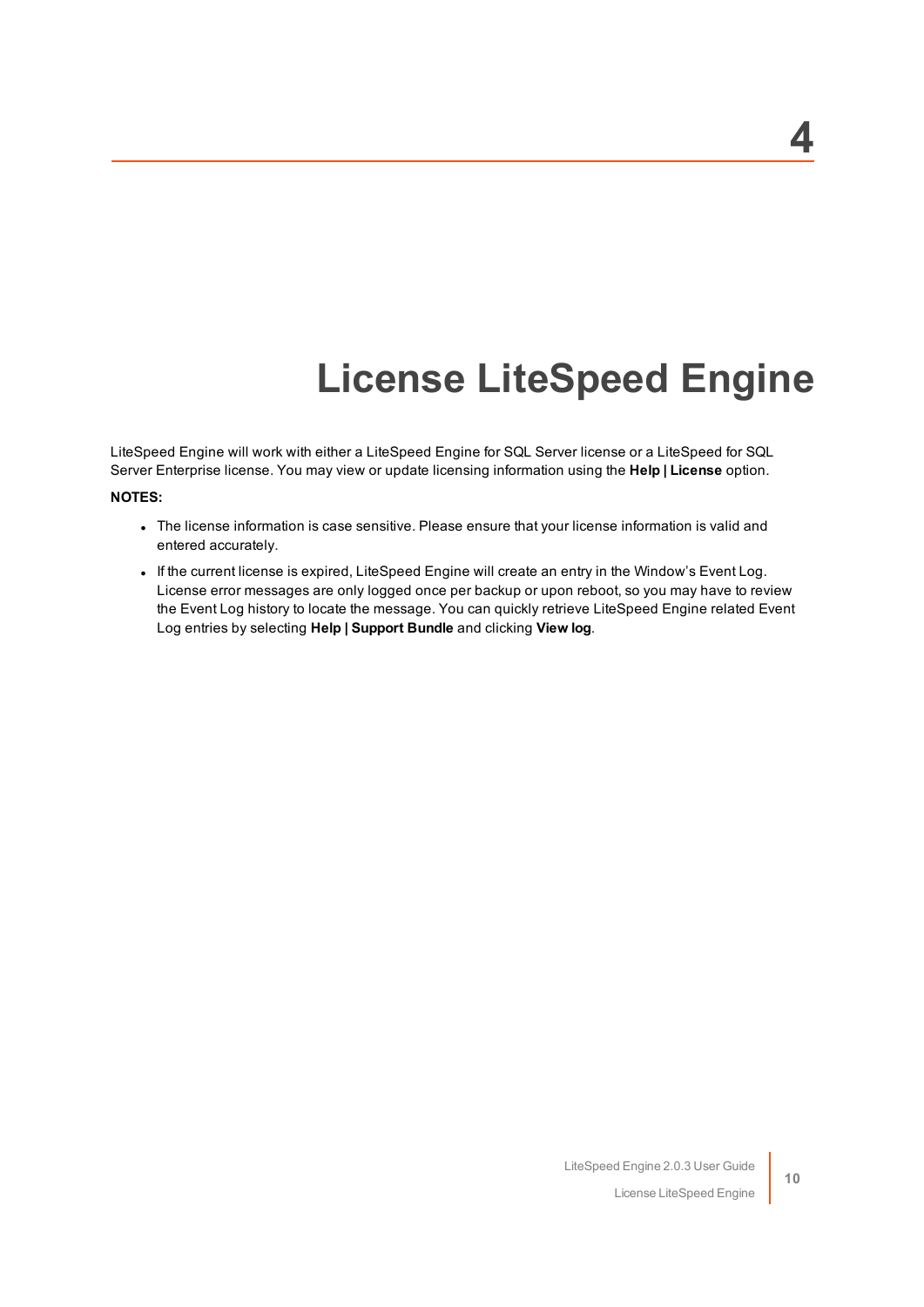## **Configuration**

## <span id="page-10-1"></span><span id="page-10-0"></span>**About LiteSpeed Engine Configurations**

<span id="page-10-3"></span>A configuration file contains the file extensions to be monitored, as well as the compression level and encryption level employed by LiteSpeed Engine when creating a backup of the monitored file. By default, LiteSpeed Engine is configured to backup using Compression Level 1 without encryption. You may change these settings at any time. If no custom file extension settings are saved to the configuration file, only native SQL backups will occur.

Configuration settings are saved to the default .ini file (LSBackFilter.ini) and are saved in the *Documents and Settings\All Users\Application Data\Quest Software\LiteSpeed\Engine* directory. (The default location for the ini file on Windows Vista is: *ProgramData\Quest Software\LiteSpeed\Engine*.)

The default location is specified by the HKEY\_LOCAL\_MACHINE\Software\Quest Software\LiteSpeedEngine\IniPath registry key.

<span id="page-10-2"></span>**NOTE:** The driver currently only updates using the default file name and from the default location.

## **Contents of a Configuration File (.ini)**

The configuration file is comprised of two main sections, the GLOBAL section and a sequentially numbered EXTENSION section for each custom file extension. The GLOBAL section contains licensing key information.

The EXTENSION section(s) are sequentially numbered according to the order in which they are entered. Each section contains information on the saved custom file extension settings. These setting may include the following:

- FILE EXTENSION (to which the section applies)
- COMPRESSION\_LEVEL
- ENCRYPTION LEVEL
- RESTORE PASSWORD (if the Include restore password... option is enabled)

Configuration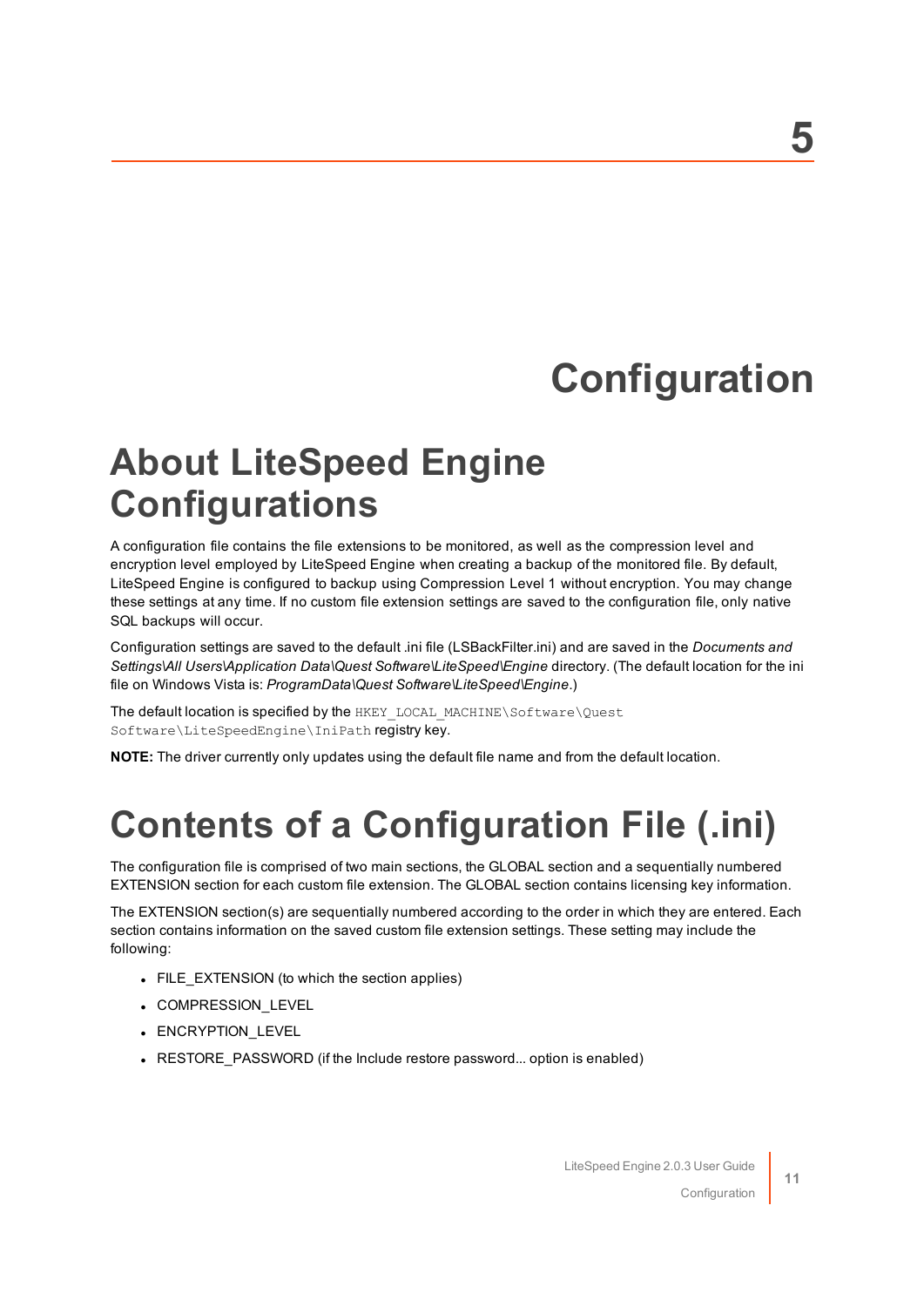- ENCRYPTION PASSWORD (if the Store password encrypted option is enabled)
- CLEARTEXT PASSWORD (if the Store password encrypted option is disabled)

<span id="page-11-0"></span>**NOTE:** You need to update driver configuration each time you manually edit the configuration file. For [more](#page-12-0) information, see Manage [Configuration](#page-12-0) Files on page 13.

## **Customize Your Configuration**

#### <span id="page-11-1"></span>*To add a file extension*

- 1. With your configuration file open, select the **Edit | Add Extension** option.
- 2. Select the extension for monitoring from the defaults list, or manually enter an extension by clicking in the text portion of the drop down list. (This extension will be available from the drop down list the next time you add or edit an extension.) Review the following for additional information:

<span id="page-11-4"></span><span id="page-11-3"></span><span id="page-11-2"></span>

| Option               | <b>Description</b>                                                                                                                                                                                               |  |
|----------------------|------------------------------------------------------------------------------------------------------------------------------------------------------------------------------------------------------------------|--|
| Extension            | File extensions available for monitoring:                                                                                                                                                                        |  |
|                      | • User Defined (Up to 16 characters in length.)                                                                                                                                                                  |  |
|                      | $-BAK$                                                                                                                                                                                                           |  |
|                      | $-BKE$                                                                                                                                                                                                           |  |
|                      | $\cdot$ LSB                                                                                                                                                                                                      |  |
|                      | $-BKP$                                                                                                                                                                                                           |  |
|                      | $\cdot$ EXE                                                                                                                                                                                                      |  |
|                      | $\blacksquare$ TRN                                                                                                                                                                                               |  |
| Compression<br>Level | The degree of data compression:                                                                                                                                                                                  |  |
|                      | Data will not be compressed.<br>None                                                                                                                                                                             |  |
|                      | 1<br>Medium Compression-for servers where minimal CPU utilization is<br>preferred at the expense of some compression.                                                                                            |  |
|                      | 2<br>Medium-High Compression—a new highly optimized low CPU algorithm for<br>environments where low CPU utilization is preferred but with improved<br>compression over level 1.                                  |  |
|                      | High Compression-for databases where balanced compressed backup<br>3, 4,<br>5,6<br>size and CPU utilization is important.                                                                                        |  |
|                      | Extreme Compression—a new highly optimized extreme compression<br>algorithm for databases where compressed size is very important with only a<br>7.8<br>slight increase in CPU utilization over previous levels. |  |
| Encryption<br>Level  | Encryption algorithms used to encrypt data:<br>• None (Data will not be encrypted.)                                                                                                                              |  |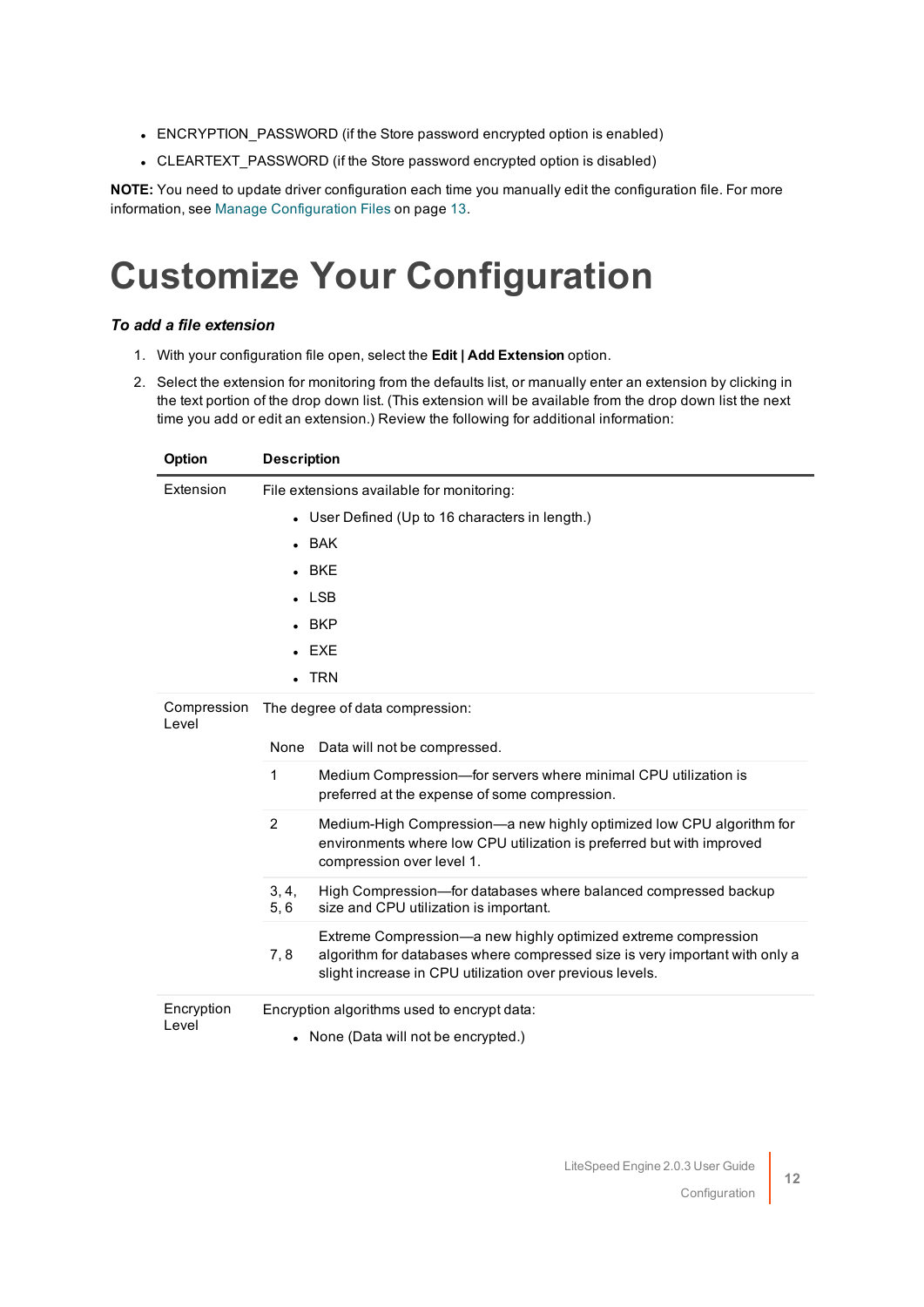<span id="page-12-2"></span>

| Option     | <b>Description</b>                                                                                                                                                                                                                                                                                   |
|------------|------------------------------------------------------------------------------------------------------------------------------------------------------------------------------------------------------------------------------------------------------------------------------------------------------|
|            | $-64$ -bit RC2                                                                                                                                                                                                                                                                                       |
|            | $\cdot$ 112-bit RC2                                                                                                                                                                                                                                                                                  |
|            | $\cdot$ 128-bit RC2                                                                                                                                                                                                                                                                                  |
|            | $\cdot$ 168-bit 3DES                                                                                                                                                                                                                                                                                 |
|            | $\cdot$ 128-bit AES                                                                                                                                                                                                                                                                                  |
|            | $-192$ -bit AES                                                                                                                                                                                                                                                                                      |
|            | $\cdot$ 256-bit AES                                                                                                                                                                                                                                                                                  |
| Encryption | 1 to 255 characters.                                                                                                                                                                                                                                                                                 |
| Password   | This parameter is only set when data is encrypted.                                                                                                                                                                                                                                                   |
|            | The user must maintain the password for each encrypted backup file. For appended<br>backup files, the password must be available at the time of each backup, as SQL<br>Server reads previous backup information, and therefore LiteSpeed must be able to<br>decrypt that information when requested. |
|            | <b>CAUTION:</b> If the password for a file extension is changed, previous backups cannot be<br>restored until the proper password is re-associated with that file extension. Alternately,                                                                                                            |

#### **NOTES:**

- By default, configuration settings are saved to the default .ini file.
- Additions or edits may not be viewed in the .ini file until the configuration is saved.
- Manually entered file extension can be removed from the drop-down list by removing the extension from the Available extensions list using the **Tools | Options** menu option.

the file can be renamed to a new extension which is assigned the previous password.

## <span id="page-12-0"></span>**Manage Configuration Files**

When you save a customized configuration in the LiteSpeed Engine Configuration editor, the driver is automatically updated with the new configuration settings. If you open the .ini file and edit it manually, the driver must be manually updated. This may be accomplished by opening the configuration file designed for the local server and selecting the **File | Driver Management | Refresh driver configuration** option. Alternately, you may simply resave the configuration file for the local server. This will force a driver update on the local server.

If you did not install the LiteSpeed Engine Configuration editor on the server and need to refresh the driver, run UpdateDriver.exe on that server. For more [information,](#page-14-0) see Refresh the Driver Using [UpdateDriver.exe](#page-14-0) on page 15.

The configuration file can be saved with any name and to any location to be used on another machine, that is particularly useful when you are managing configurations for multiple servers from a remote location.

#### <span id="page-12-1"></span>*To create a configuration for use on another server*

- 1. Modify the current configuration.
- 2. Save the changes with any name and to any location using the **File | Save As** option.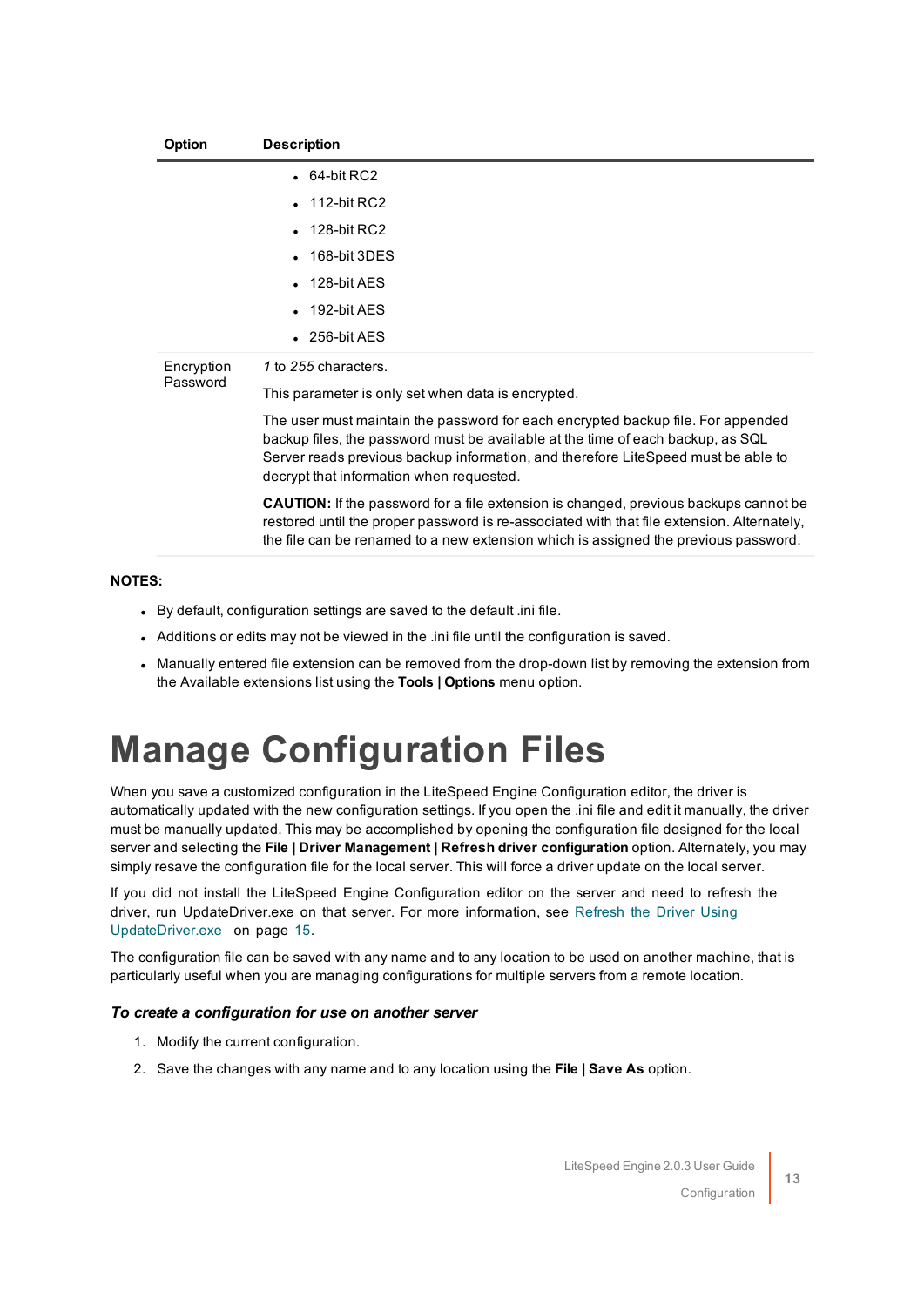### <span id="page-13-2"></span>*To open a configuration for viewing and editing*

Select **File | Open** and select the desired .ini file. (If your file extension settings are saved to an .ini file other than the default.)

#### *To view the default configuration file*

<span id="page-13-0"></span>Launch LiteSpeed Engine Configuration from **Start | All Programs | Quest Software | LiteSpeed Engine for SQL Server**.

### **Manage Remote Servers**

You can remotely manage configurations without installing the LiteSpeed Engine Configuration editor on the remote server.

#### *To configure and update the remote servers*

- 1. Do one of the following:
	- Use LiteSpeed Engine Configuration editor on another computer to create the .ini file and then save it to the default directory of the remote SQL server. For more [information,](#page-10-1) see About LiteSpeed Engine [Configurations](#page-10-1) on page 11. on the configuration file default location.
	- Manually edit the .ini file on the SQL server. Copy the LICENSE key from the GLOBAL section of the .ini file and paste it into the GLOBAL section of the .ini file on the SQL server. For [more](#page-10-2) information, see Contents of a [Configuration](#page-10-2) File (.ini) on page 11..
- 2. After the configuration file has been edited and saved to the default directory of the SQL server, run the UpdateDriver.exe application on the SQL server. For more [information,](#page-14-0) see Refresh the Driver Using [UpdateDriver.exe](#page-14-0) on page 15.

If the .ini file is not saved to the default location, refer to the HKEY\_LOCAL\_MACHINE\Software\Quest Software\LiteSpeedEngine\IniPath registry key. Please exercise caution when using the Windows Registry Editor.

## <span id="page-13-1"></span>**Considerations for Clustered Systems**

For cluster installs, you need to install LiteSpeed Engine on all relevant nodes. For more [information,](#page-7-1) see To install [LiteSpeed](#page-7-1) Engine on page 8.

Configure each node to look for the same backup extensions. This can either be done manually on each node or you can create the .ini file on a single node and then copy it to the other nodes. For more [information,](#page-10-1) see About LiteSpeed Engine [Configurations](#page-10-1) on page 11. on the default configuration directory.

If you copied the .ini file to all nodes, refresh the driver configuration on each node. Select **File | Driver management | Refresh driver configuration** or run the UpdateDriver.exe. For more [information,](#page-14-0) see Refresh the Driver Using [UpdateDriver.exe](#page-14-0) on page 15.

**NOTE:** As an alternative to the above, you can locate the .ini configuration file in a shared UNC path location, then you will need to specify where the driver looks for the .ini file by changing the HKEY\_LOCAL\_ MACHINE\Software\Quest Software\LiteSpeedEngine\IniPath registry key and refreshing the driver configuration on each node. If this shared UNC path is not available for some reason when the node starts and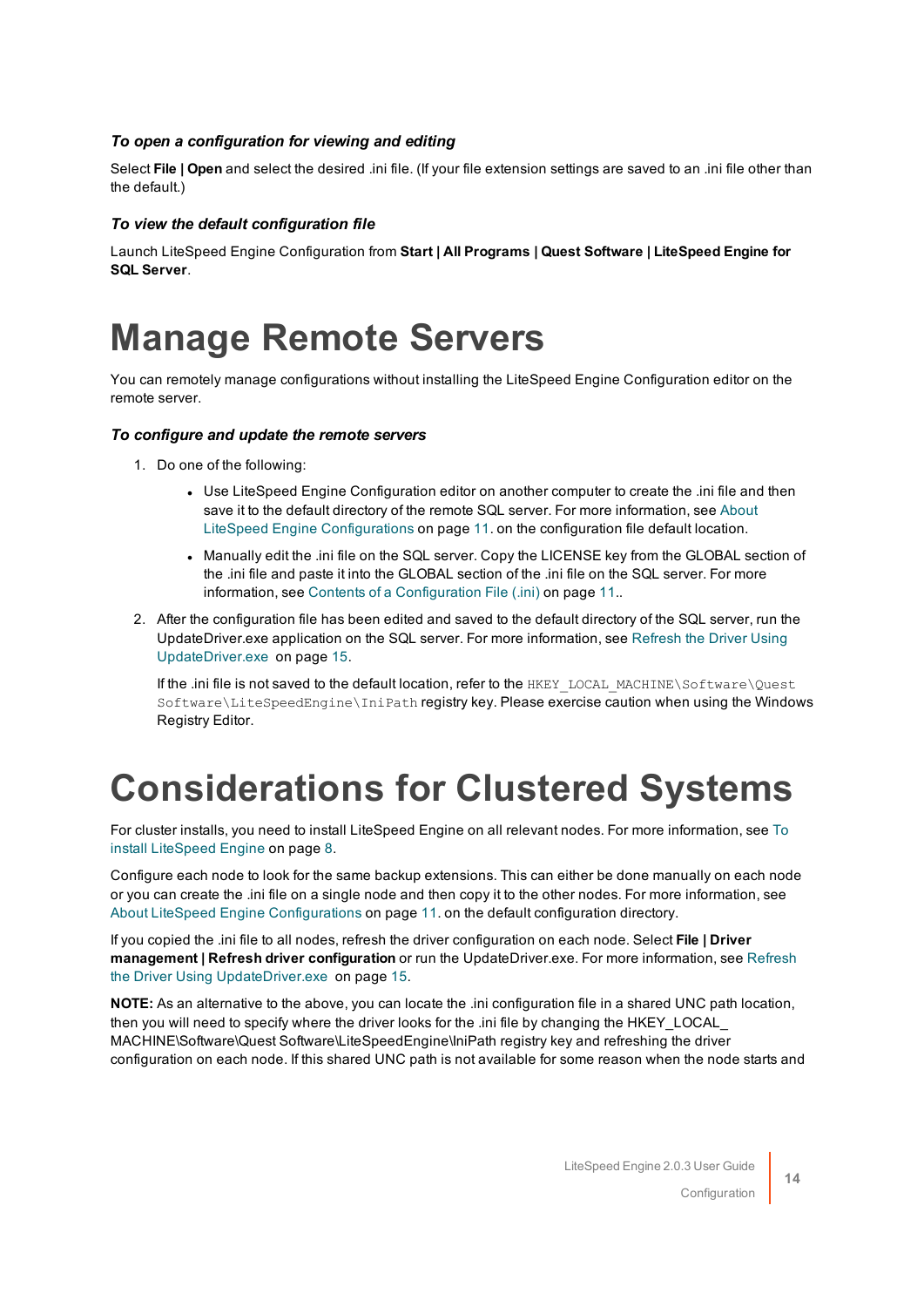<span id="page-14-0"></span>the driver is initialized, select **File | Driver management | Refresh driver configuration** from that node's LiteSpeed Engine Configuration editor or run the UpdateDriver.exe.

## **Refresh the Driver Using UpdateDriver.exe**

Thy UpdateDriver.exe utility allows you to perform various tasks directly from the command-line interface.

**NOTE:** The UpdateDriver.exe application must be run by a user that has administrator privileges. If the driver update encounters issues and returns an error message, consult the Windows Event Viewer for detailed error messages.

#### *To perform tasks from the command line*

- 1. Change the directory until you are in the directory containing the UpdateDriver.exe command-line utility (Usually, *C:\Program Files\Quest Software\LiteSpeed\Engine*).
- <span id="page-14-1"></span>2. Run the utility with appropriate arguments.

### **Arguments**

**NOTES:**

- Single-letter arguments are case-sensitive, and they can be preceded by '-' or '/'.
- Verbose multi-letter arguments are not case-sensitive, they must be preceded by double dashes '--'.

| -Argument | --Argument | <b>Description</b>                                                                                                                  |
|-----------|------------|-------------------------------------------------------------------------------------------------------------------------------------|
| ?         | Help       | Displays syntax and accepted arguments.                                                                                             |
| c         | ClearLog   | Clears tracing log.                                                                                                                 |
| d         | Disable    | Stops the engine.                                                                                                                   |
| e         | Enable     | Starts the engine.                                                                                                                  |
|           | Rescan     | Rescans for new drives. You may need to rescan the newly added disk<br>devices to be able to do compressed backups to these drives. |
| s         | Status     | Displays driver status.                                                                                                             |
| u         | Update     | Refreshes driver configuration. For more information, see Manage<br>Configuration Files on page 13.                                 |

### <span id="page-14-2"></span>**Examples**

### <span id="page-14-3"></span>**Refresh driver configuration**

UpdateDriver.exe --Update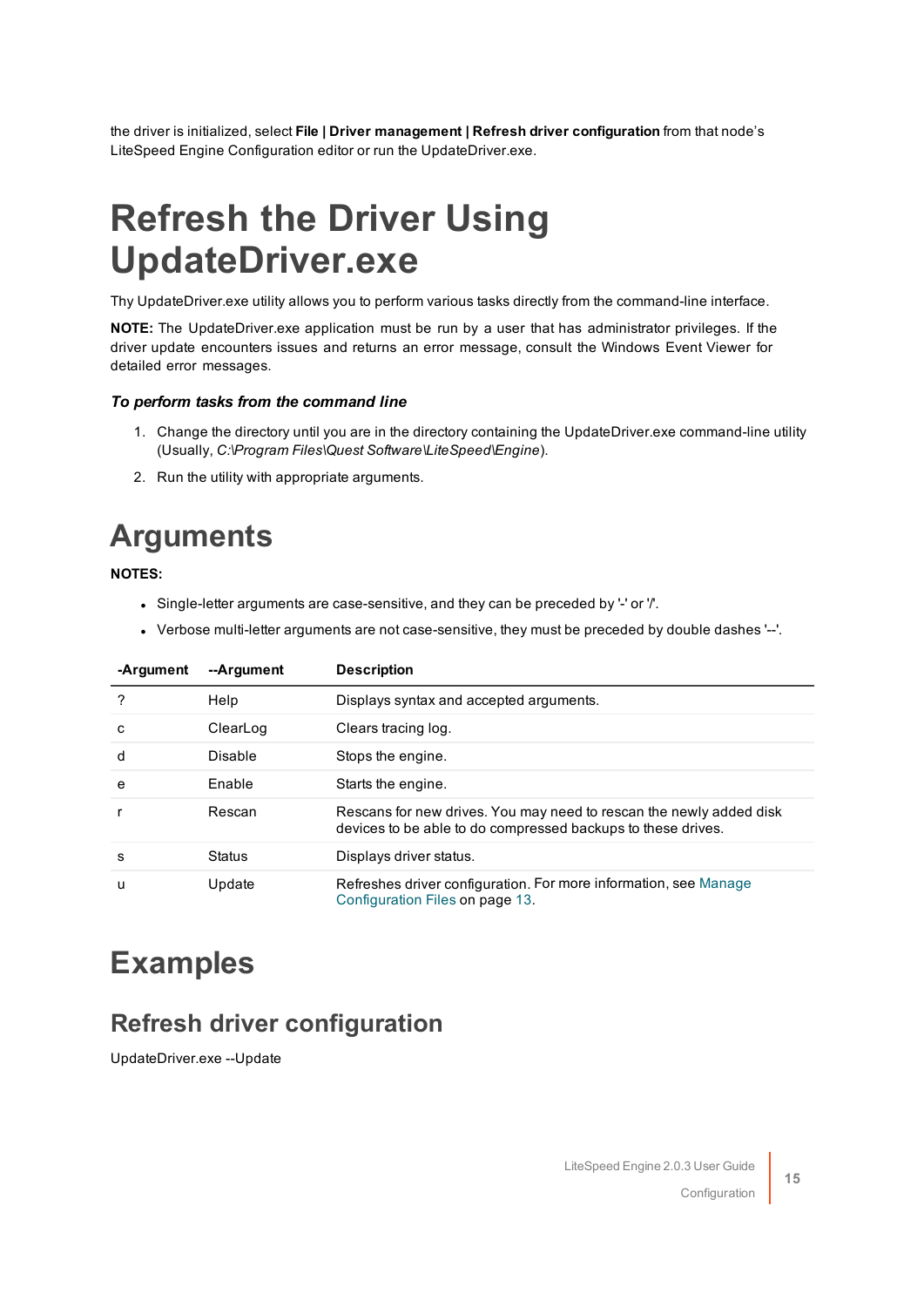### <span id="page-15-0"></span>**Rescan for new drives**

<span id="page-15-1"></span>UpdateDriver.exe -r

## **Configure Application Options**

### <span id="page-15-2"></span>*To configure LiteSpeed Engine options*

- 1. Select **Tools | Options**.
- 2. Set application options. Review the following for additional information:

| Option                              | <b>Description</b>                                                                                                                                                                                                                                                                                                                                                                                                                                                                                                                                                                                                                                                                                                                                                                           |
|-------------------------------------|----------------------------------------------------------------------------------------------------------------------------------------------------------------------------------------------------------------------------------------------------------------------------------------------------------------------------------------------------------------------------------------------------------------------------------------------------------------------------------------------------------------------------------------------------------------------------------------------------------------------------------------------------------------------------------------------------------------------------------------------------------------------------------------------|
| <b>New</b><br>extension<br>defaults | Default compression and encryption levels used when creating new file extension<br>entries.                                                                                                                                                                                                                                                                                                                                                                                                                                                                                                                                                                                                                                                                                                  |
| Available<br>extensions             | The file extensions in this list will be visible in the extension drop-down list in the Add<br>Configuration Option window.<br><b>NOTE:</b> New file extensions may be added dynamically when adding custom extensions<br>using the Edit   Add Extension option.                                                                                                                                                                                                                                                                                                                                                                                                                                                                                                                             |
| Application                         | You can edit the following application behaviors in the Application section:<br>• Ask to save on exit (enabled by default)—When this option is enabled, if you<br>have added or edited file extension settings you will be prompted to save the<br>configuration upon exiting the application.<br>• Update driver on save (enabled by default)—When this option is enabled, if you<br>have added or edited file extension settings the driver will be updated when the<br>configuration is saved.<br>• Reset form layout—This option will reset the application form window, along<br>with the column order and size, to their defaults. When this option is employed, it<br>clears any changes you may have made to the application form and its columns<br>immediately after you click Ok. |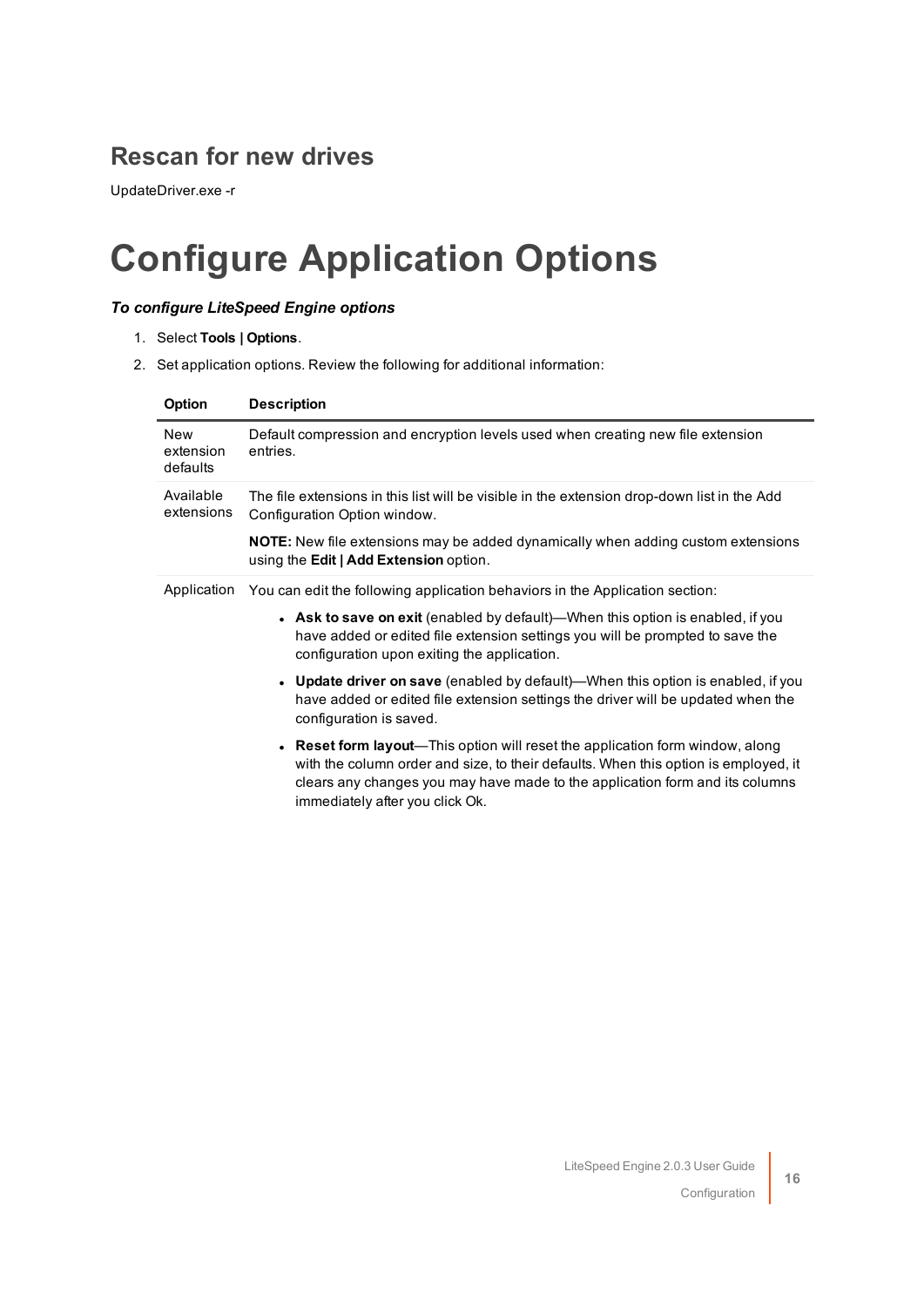## **Troubleshooting**

<span id="page-16-0"></span>Review the following to help you troubleshoot different problems:

- Can't [backup](#page-16-1) a file
- Can't [restore](#page-16-2) a file
- Backups are no longer [compressed](#page-17-0)
- <span id="page-16-1"></span>• Backup [performance](#page-17-1) seems slow

## **Can't backup a file**

- If you are creating an encrypted appended backup file, LiteSpeed Engine needs the backup file's restore password when performing a backup. SQL Server needs to re-read a portion of the previous backup before appending the new backup, making it necessary for LiteSpeed Engine to decrypt this information. To save the restore password to the LiteSpeed Engine configuration, edit the file extension setting using the LiteSpeed Engine Configuration editor.
- LiteSpeed Engine only supports the use of encryption with appended backups if the user includes the restore password in the configuration file.
- LiteSpeed Engine does not support the changing of passwords for an appended backup file.
- <span id="page-16-2"></span>• LiteSpeed Engine does not support the back up of encrypted and unencrypted backups in the same file.

### **Can't restore a file**

Ensure that the driver is installed and running. To verify the installation and version information, select **File | Driver management | Driver status...** or enter to following command at the command prompt:

```
c:\> sc qdescription lsbackfilter
```
• If you are using encryption, ensure that you have the correct encryption password or that the password has not been changed. LiteSpeed Engine does not maintain password history. You will need to either reconfigure the associated backup extension with the correct password. Alternately, rename the backup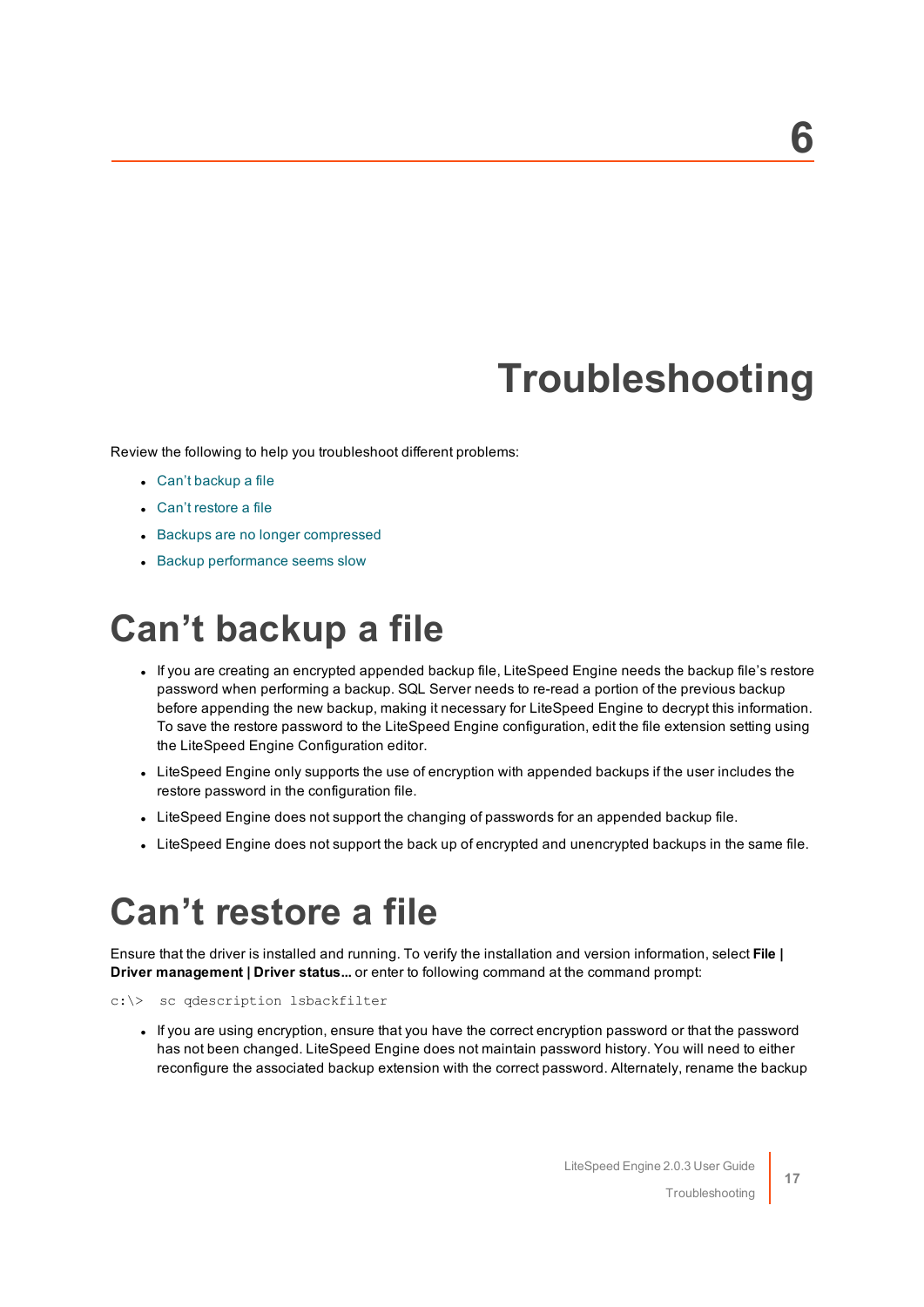using a new extension which is then assigned the correct restore password.

- LiteSpeed Engine does not support the changing of passwords for an appended backup file.
- Ensure that the directory where the backup file resides has the appropriate read/write access. If the .lsi file associated with the backup is unavailable, LiteSpeed Engine will attempt to rebuild it.

### <span id="page-17-0"></span>**Backups are no longer compressed**

- <sup>l</sup> Ensure that you have a valid license. Select the **Help | License**.
- Ensure that your license has not expired. If the license has expired the Windows Event Log will contain an LiteSpeed Engine entry indicating that the license has expired. You can quickly retrieve LiteSpeed Engine related Event Log entries by selecting **Help | Support Bundle** and clicking **View log**.
- <sup>l</sup> Ensure the driver was updated to pick up the changes you made to the configuration file. Select **File | Driver management | Refresh driver configuration**.
- Ensure the disk you want to backup to is available. When a cluster drive failed over or a usb drive was added, you can manually rescan the disk devices to be able to do compressed backups to these drives. Select **File | Driver management | Rescan for new drives**.

### <span id="page-17-1"></span>**Backup performance seems slow**

• Because LiteSpeed Engine CPU usage is higher at compression level 2 and higher, you may be CPU bound. LiteSpeed Engine takes advantage of more CPUs when backups are striped. If your backup targets to a single file, try striping the backup file to two or more files.

## <span id="page-17-2"></span>**Use Driver Tracing**

The driver tracing feature is a troubleshooting tool that is generally used by Quest Software Support to gather and send information to the software development team. If you are instructed by Quest Software Support to enable driver tracing the following will help you to configure tracing, as well as view the trace file.

#### *To enable driver tracing*

- 1. Select **File | Driver management | Configure tracing**.
- 2. Select the **Tracing Enabled** checkbox and complete the dialog.

Similarly, to disable tracing, clear the **Tracing Enabled** checkbox.

#### *To view the driver trace log*

Use the **File | Driver management | View driver tracing** option.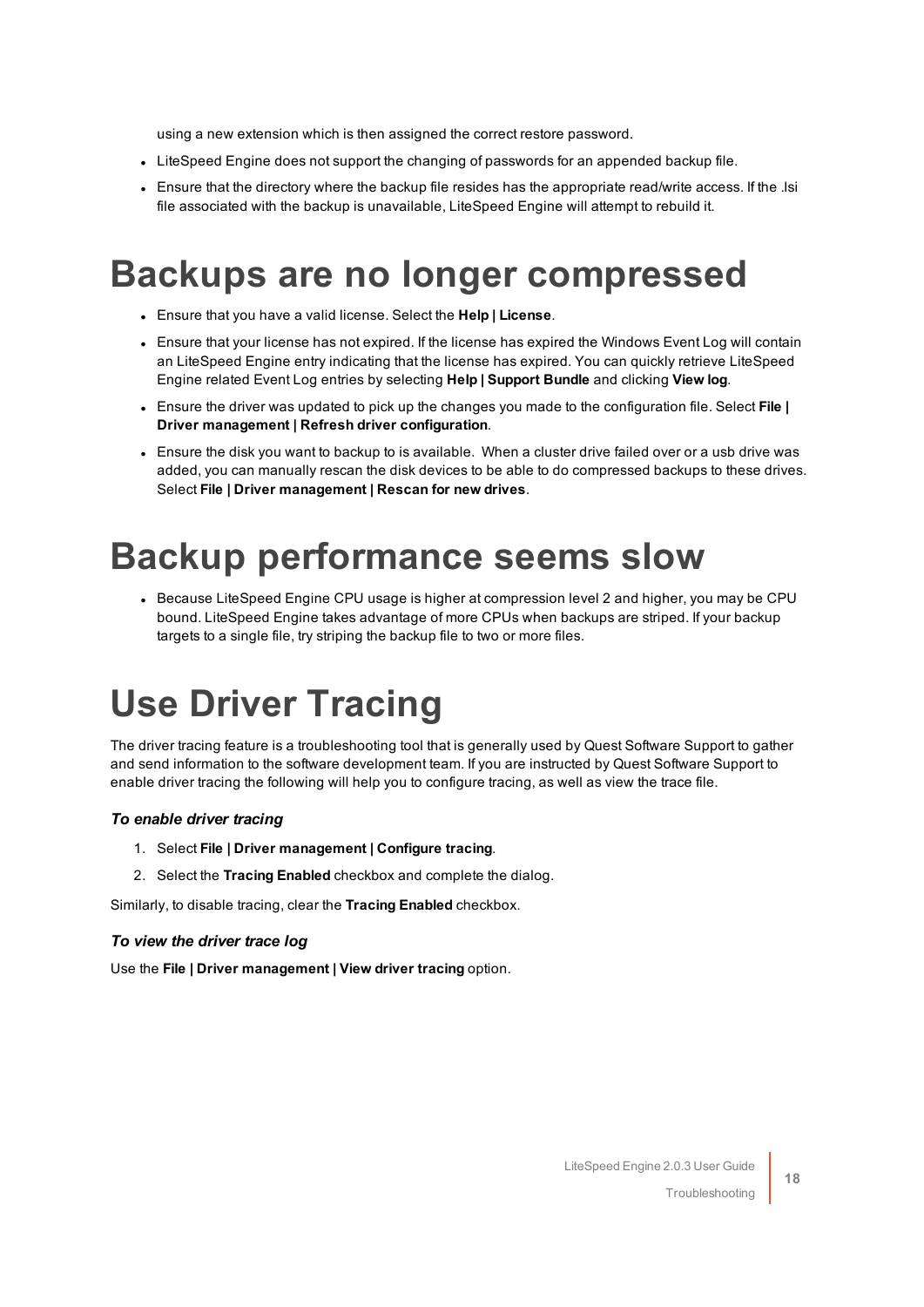## <span id="page-18-0"></span>**Create Support Bundles**

A Support Bundle is a collection of system information. Quest Software Technical Support may ask you to generate a Support Bundle and send it to them to help troubleshoot product issues.

### *To create a support bundle*

Select **Help | Support Bundle**.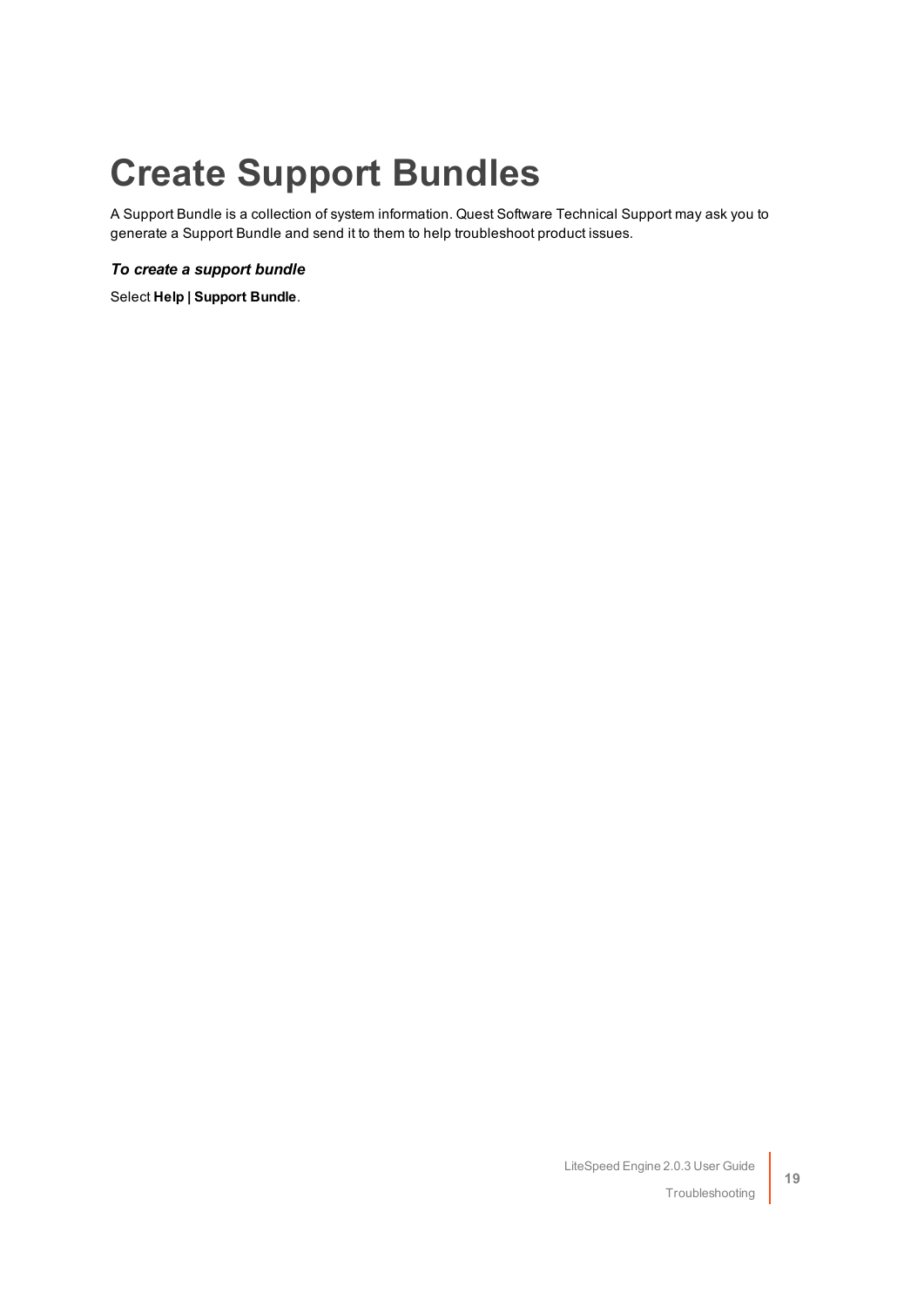### <span id="page-19-0"></span>**We are more than just a name**

We are on a quest to make your information technology work harder for you. That is why we build communitydriven software solutions that help you spend less time on IT administration and more time on business innovation. We help you modernize your data center, get you to the cloud quicker and provide the expertise, security and accessibility you need to grow your data-driven business. Combined with Quest's invitation to the global community to be a part of its innovation, and our firm commitment to ensuring customer satisfaction, we continue to deliver solutions that have a real impact on our customers today and leave a legacy we are proud of. We are challenging the status quo by transforming into a new software company. And as your partner, we work tirelessly to make sure your information technology is designed for you and by you. This is our mission, and we are in this together. Welcome to a new Quest. You are invited to Join the Innovation.

### **Our brand, our vision. Together.**

Our logo reflects our story: innovation, community and support. An important part of this story begins with the letter Q. It is a perfect circle, representing our commitment to technological precision and strength. The space in the Q itself symbolizes our need to add the missing piece — you — to the community, to the new Quest.

## <span id="page-19-1"></span>**Contacting Quest**

<span id="page-19-2"></span>For sales or other inquiries, visit [www.quest.com/company/contact-us.aspx](https://www.quest.com/company/contact-us.aspx) or call +1 949 754-8000.

## **Technical support resources**

Technical support is available to Quest customers with a valid maintenance contract and customers who have trial versions. You can access the Quest Support Portal at [https://support.quest.com](https://support.quest.com/).

The Support Portal provides self-help tools you can use to solve problems quickly and independently, 24 hours a day, 365 days a year. The Support Portal enables you to:

- Submit and manage a Service Request
- View Knowledge Base articles
- Sign up for product notifications
- Download software and technical documentation
- View how-to-videos
- Engage in community discussions
- Chat with support engineers online
- View services to assist you with your product

About us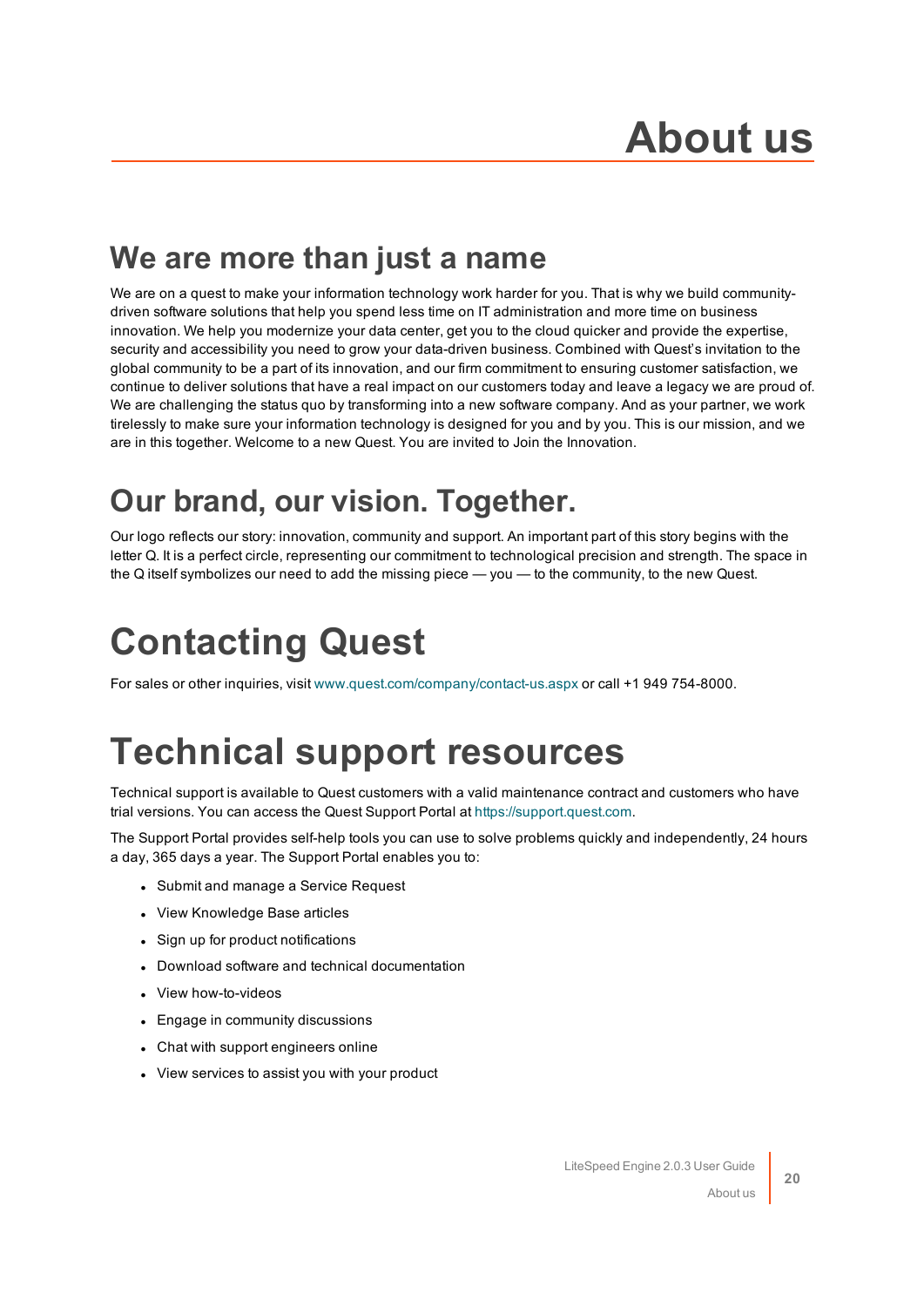## **Third-party contributions**

<span id="page-20-0"></span>This product contains some third-party components (listed below). Copies of their licenses may be found at referencing [http://www.quest.com/legal/license-agreements.aspx.](http://www.quest.com/legal/license-agreements.aspx) Source code for components marked with an asterisk (\*) is available at [http://opensource.quest.com](http://opensource.quest.com/).

#### **Table 1: List of Third-Party Contributions**

| Component              | License or Acknowledgement     |
|------------------------|--------------------------------|
| LibTomCrypt 1.17       | LibTomCrypt 1.17 license       |
| LZMA 4.65              | Public Domain                  |
| QuickLZ 1.4            | QuickLZ Commercial License 1.0 |
| SharpZipLib 0.85.5.452 | SharpZipLib License            |
| $7$ lib $1.2.3$        | zlib License                   |